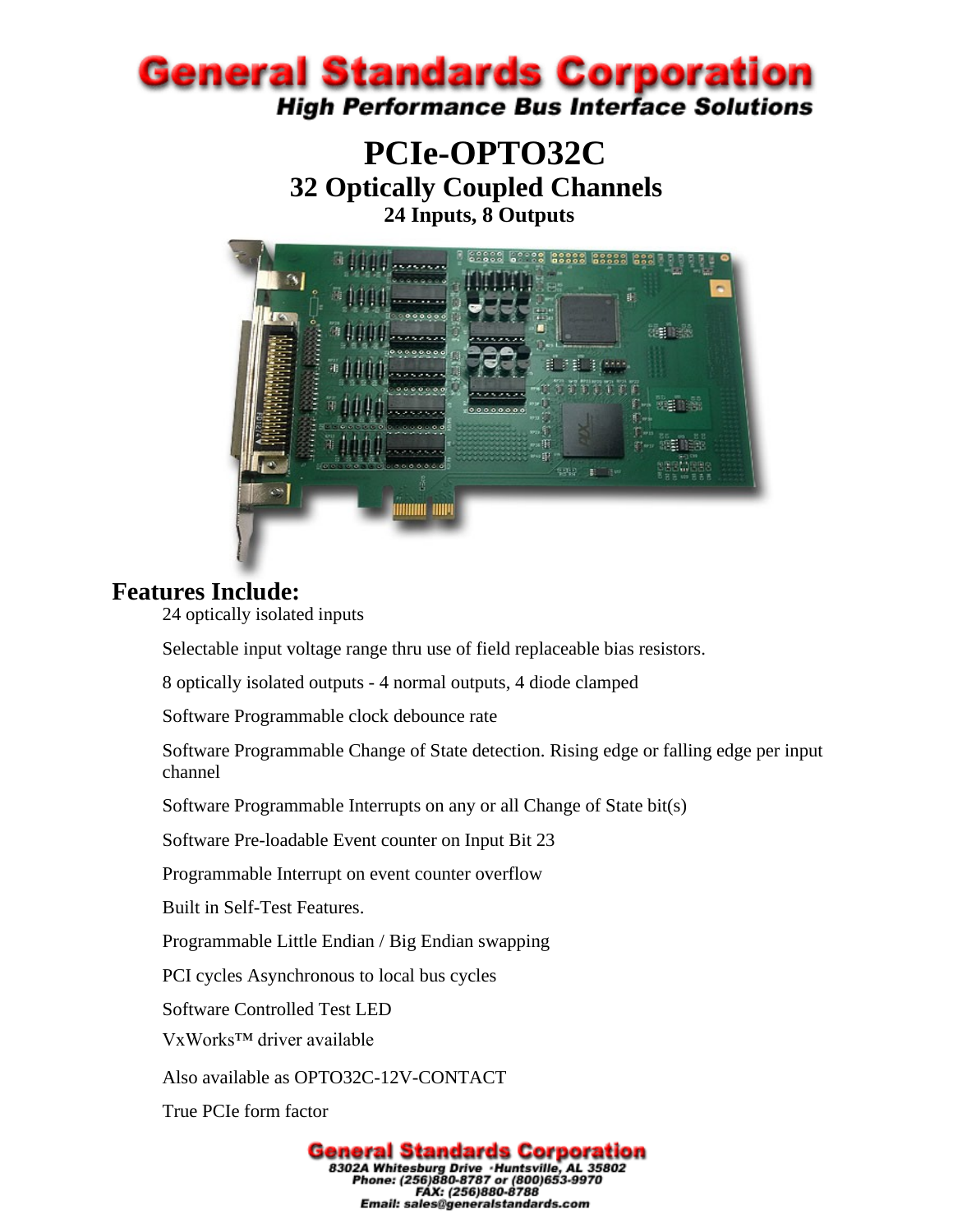## **General Standards Corporation High Performance Bus Interface Solutions**

#### **Functional Overview:**

The PCIe-OPTO32C board has 32 optically-coupled digital I/ O channels consisting of 8 outputs and 24 inputs. Each channel is electrically isolated (1000 Volts) from the PCI host processor board. Change-of-State Interrupts allow for an interrupt to the PCI host to be generated from any level change on any input. Built-in-self-test, selectable debounce times, input pulse counter, and I/ O voltages to 50 Volts makes for a versatile digital interface board.

*Figure 1 Input Channels 0-23, Typical* 

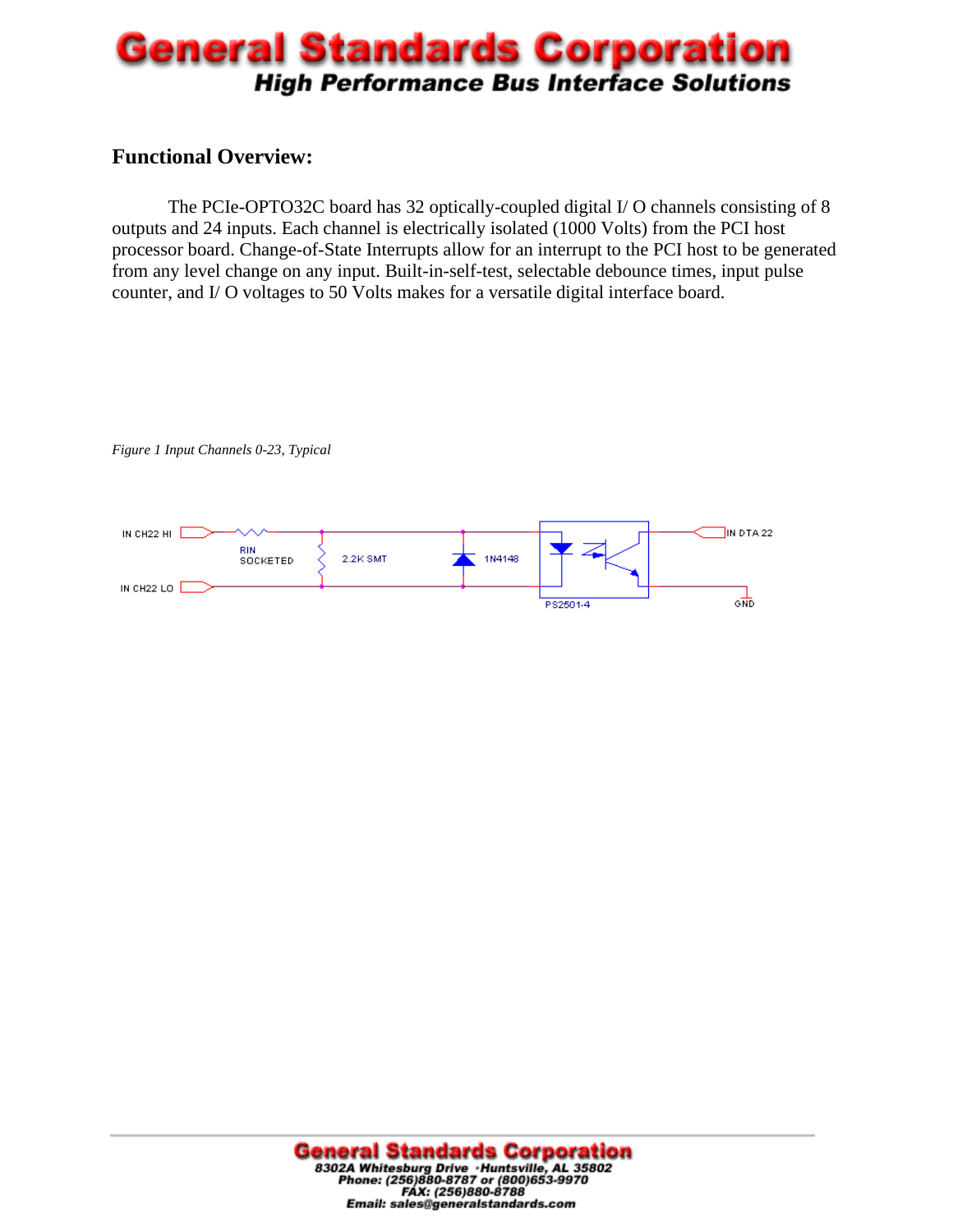# **General Standards Corporation**

**High Performance Bus Interface Solutions** 

#### **MECHANICAL AND ENVIRONMENTAL SPECIFICATIONS**

#### **Power Requirements**

Power Consumption: 200mA @ 5V Typical Isolation Voltage – 5000 V Current Transfer Ratio – 80-600% VCEO (Max) $-80$ Typical Ton/Toff<sup>-</sup> 3/5 uSec.

## **Physical Characteristics**

| Height: | 4.12 in    |
|---------|------------|
| Depth:  | $0.500$ in |
| Width:  | 4.721 in   |

#### **Environmental Specifications**

| <b>Ambient Temperature Range:</b> | Operating: $0$ to +55 degrees Celsius                                    |  |  |
|-----------------------------------|--------------------------------------------------------------------------|--|--|
|                                   | Storage: $-40$ to $+85$ degrees Celsius                                  |  |  |
| <b>Relative Humidity:</b>         | Operating: 0 to 80%, non-condensing<br>Storage: 0 to 95%, non-condensing |  |  |
| Altitude:                         | Operation to 10,000 ft.                                                  |  |  |

#### **Cooling Requirements**

Conventional air-cooling; 200 LPFM (typical mezzanine environment).

#### **PCI INTERFACE**

 **Compatibility:** Conforms to PCI Specification 2.1. Supports "plug-n-play" initialization. Provides a single multifunction interrupt. Supports FIFO DMA transfers as bus master.

#### **ORDERING INFORMATION**

Contact factory for other input voltage options, including a mix of different input voltages. The Input Voltage specified is the minimum voltage required to guarantee that a logic '1' is detected. The Input Resistance is selected via a SIP resistor and can be swapped out by the user; there is one SIP resistor for each group of four channels.

| Part#              | <b>Input Voltage</b> | <b>Input Resistance</b> | <b>Input Current</b> |
|--------------------|----------------------|-------------------------|----------------------|
| PCIe-OPTO32C-5V    |                      | $2.200$ Ohms            | 23 milli-Amps        |
| PCIe-OPTO32C-12V   | 12 V                 | 5.100 Ohms              | 23 milli-Amps        |
| PCIe-OPTO32C-28V   | 28V                  | 12,000 Ohms             | 23 milli-Amps        |
| PCIe - OPTO32C-48V | 48 V                 | 20.000 Ohms             | 23 milli-Amps        |